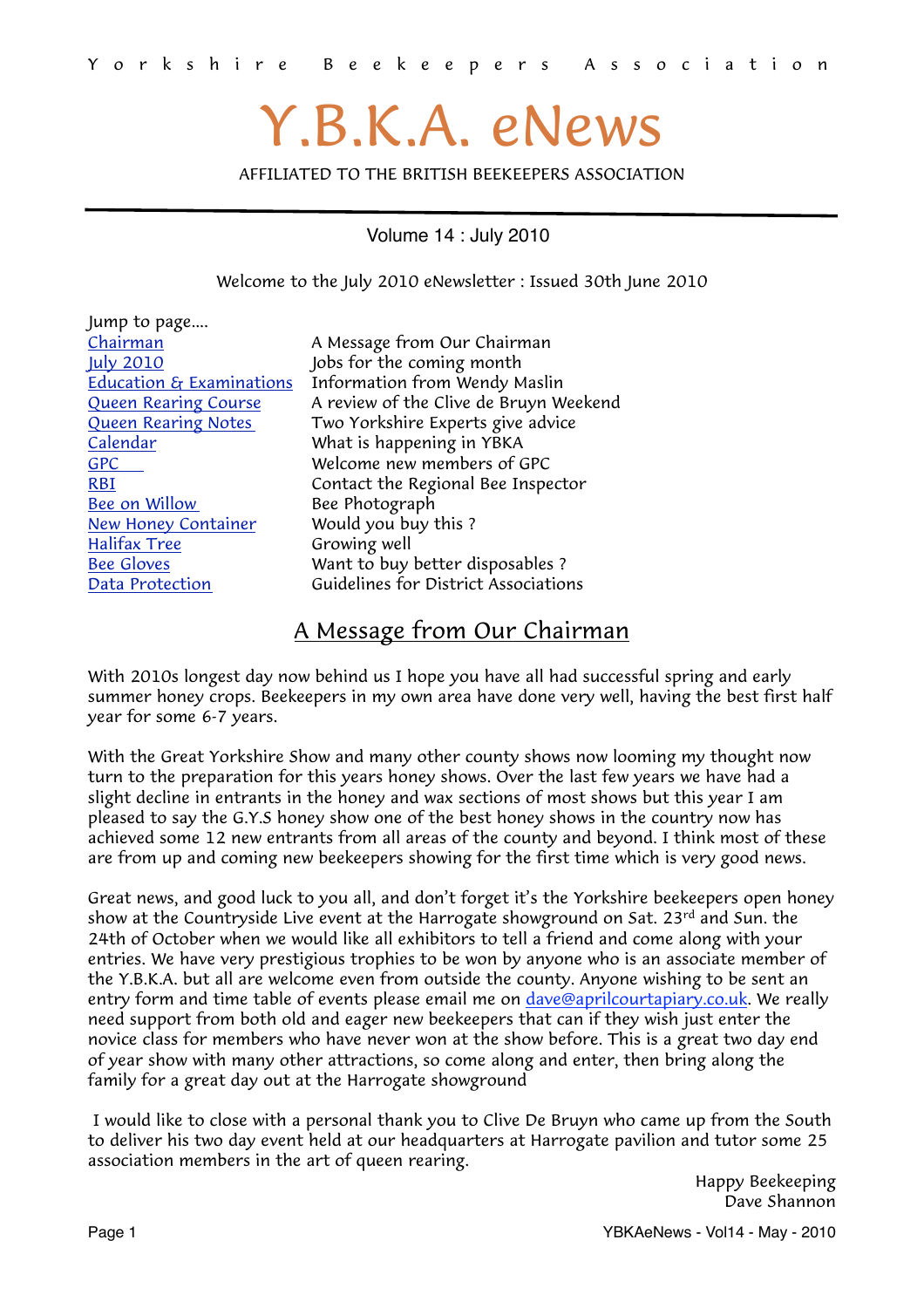## <span id="page-1-0"></span>July

What to do in July is a bit more complicated than the usual month ahead article...

If you are a new beekeepers who has recently purchased a nuc then...

Use a feeder to build up your nuc so that the bees have a full box of drawn foundation to expand into. The bees could also draw out some super foundation if they are a strong colony. If the weather holds you should get some honey this year, especially if you have balsam near you..

If you have colonies that came strongly through the winter and live near a urban area then...

The colonies should have reached their maximum population of around 50,000 and hopefully if the weather is good they will be hard at work collecting a honey crop. The swarming impulse will gradually die away towards the middle of the month but with the weather we are having continue to check for swarm signs – you don't want to lose bees now. Should a swarm occur later despite your best efforts, it will need luck or assistance to establish itself adequately for Winter.

The lime honey flow has almost finished and the main floral honey flow from bramble and willow herb are just starting. There is no sign of balsam starting to flower yet. July will be a good month to remove surplus honey to create space for the balsam crop.

Colonies will pounce on any bits of honeycomb from manipulations, and will start to rob if the opportunity presents itself, so take care in the apiary. Confining manipulations to late afternoon or evening may help avoid this. During the last week remove completed supers.

Colonies prepared for going to the heather should be readied for the move during the last week of this month.

If you live in the monoculture countryside then...

The rapeseed and legumes are now over so finding food becomes a problem. Get ready to move colonies to rape or to an area of balsam.

Or

If you are a combination of the above, then make your own choice for each colony.

## Jobs for the month

Continue weekly inspections Watch for swarms Add supers (up to 1 a week) Prepare extraction equipment and storage Place nucs into full hives or combine with current colonies Render wax scrapings, burr comb and brace comb

Monitor mite drop – if you get more than 10 per day consider treatment but if colony is going to produce honey only dust with icing sugar

> [Bill Cadmore, Editor](mailto:ybkanews@ntlworld.com?subject=eNewsletter) [back](#page-0-1)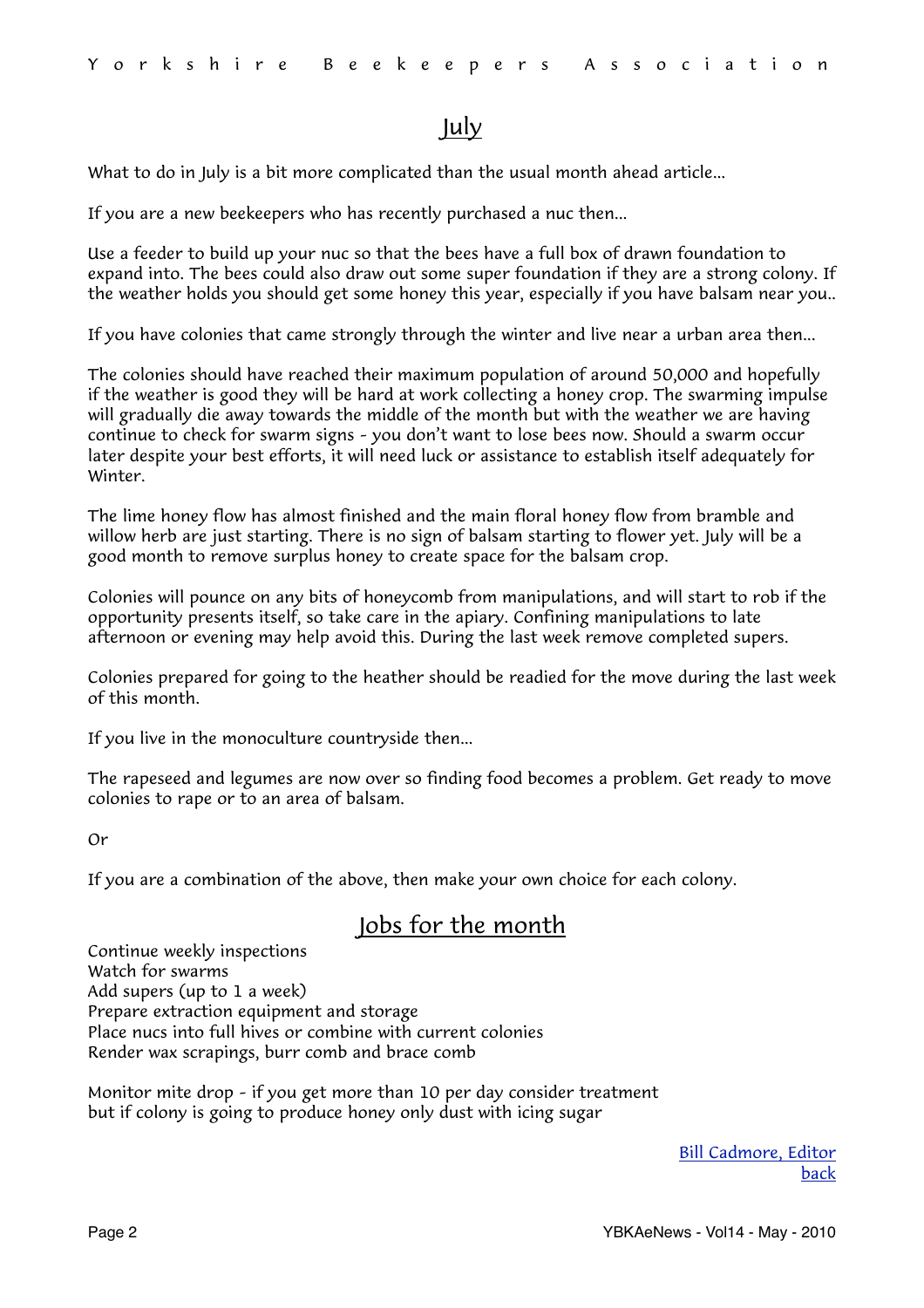## <span id="page-2-1"></span>New Honey Container

Spinks-Compac (the YBKA supplier of honey jars, plastic buckets and other packaging) would value the opinion of beekeepers......

Would you purchase the honey container shown below ?

The container holds 12oz of honey. It is made of clear plastic with a hexagon embossed shoulder and stands upright easily. The flat surface is ideal for attaching an ordinary printed label that does not have to be especially shaped (as did the squeeze bear label). The gold plastic top has a one-way valve that prevents honey escaping unless pressure is applied - if it falls over no honey is lost.







The price is not set yet and would depend on probable uptake by beekeepers but will be less than the squeeze bear price.

Please email your views to [ybkanews@ntlworld.com](mailto:ybkanews@ntlworld.com) Your views will then be passed onto Spinks-Compac who will then make a decision as to whether they will stock this new item.

[back](#page-0-1)

<span id="page-2-0"></span>

|                 | Regional Bee Inspector Ivor Flatman, tel. 01924 252795, e-mail           |
|-----------------|--------------------------------------------------------------------------|
| Regional<br>Bee | ivor.flatman@fera.gsi.gov.uk                                             |
|                 | NBU office: National Bee Unit, The Food and Environment Research Agency, |
|                 | Sand Hutton, York, UK, YO41 1LZ                                          |
| Inspector       | Email: nbu@fera.gsi.gov.uk                                               |
|                 | Telephone: 01904 462510                                                  |
|                 | Web site: https://secure.fera.defra.gov.uk/beebase/                      |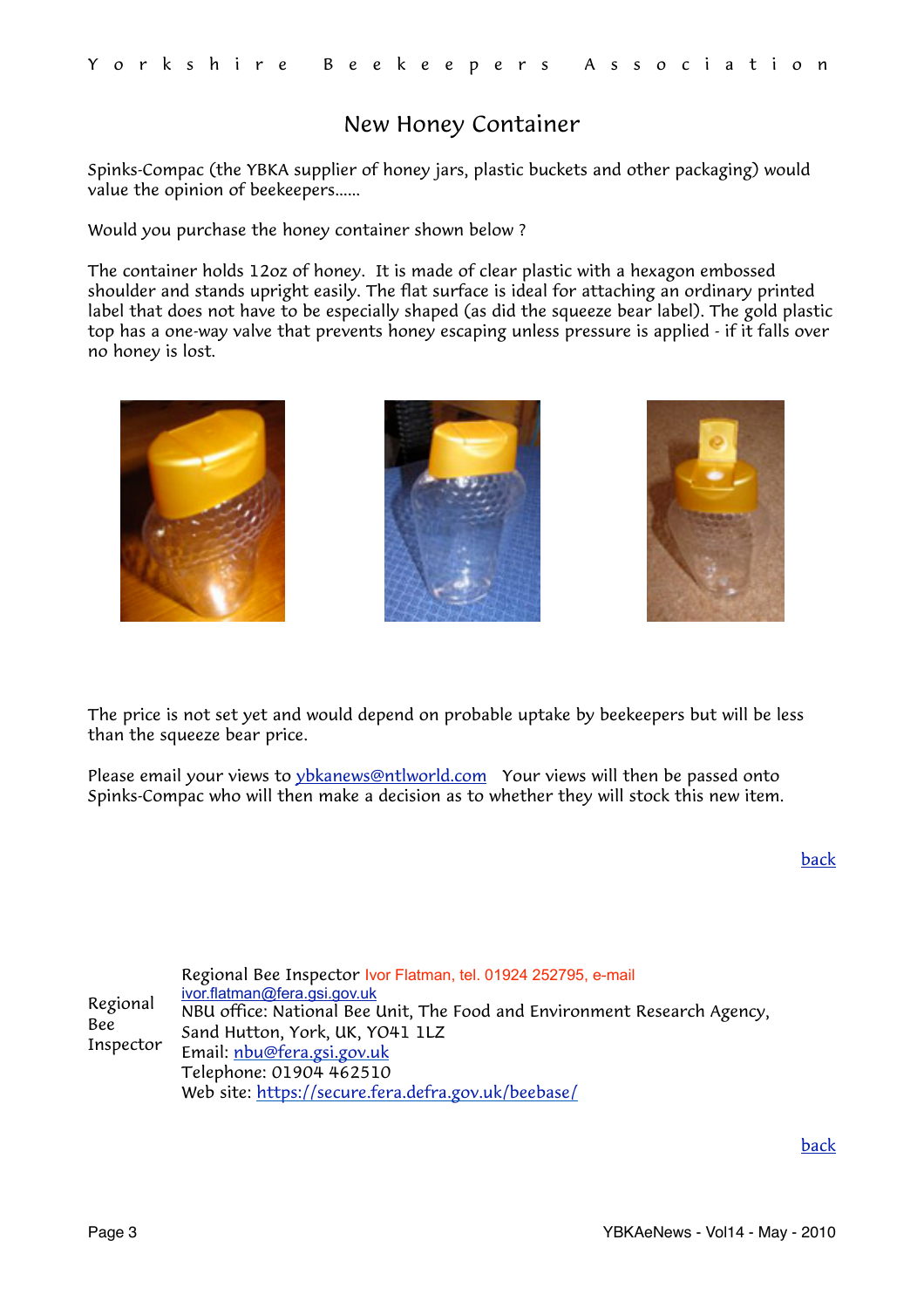## <span id="page-3-0"></span>Examinations and Education

As I write it feels more like autumn than summer and my attention is already turning to the programme of events for the closed season.

However, it's not too late to apply to take the basic exam this year so forward your application forms to me please.

We now have some more beekeepers qualified to assess the basic examination so you may like to consider inviting one of them along to a summer apiary meeting and maybe asking them to demonstrate what is expected of the candidates when taking this assessment. Most of these people will be known to local associations but I can put you in touch with them if required. And, on the note of meetings, similarly association secretaries may wish to ask an examiner along to a winter meeting as part of your programme. I will happily come along, as your regional examination secretary, if I am able, to any of your associations and give a 15 to 20 minute overview of the BBKA exam system and can take any of your suggestions about the wider field of education back to the Yorkshire General Purposes committee. (GPC)

At the GPC we are again supporting candidates wishing to undertake modules in 2011. Modules 2 and 3 will be covered by putting on some tutorials. These sessions will be held in the pavilion at Harrogate on a Saturday morning. The dates are yet to be arranged but will be available, with further details in the next news letter. I would strongly recommend the correspondence courses for any of the modules, as these are designed to take you through the syllabus and will cover all aspects of it. It is an excellent way to study for the exams and the tutorials will be an additional support through this process. It is our intention to cover all the modules in this way over a 3 to 4 year cycle.

Finally, taking an exam will not make you a good beekeeper but it will make you a better beekeeper and I am convinced that the process builds confidence helps maintain standards and in so doing means that our teaching of those coming up behind us is on a sound footing.

Wendy J. Maslin

YBKA Education and Examinations Secretary.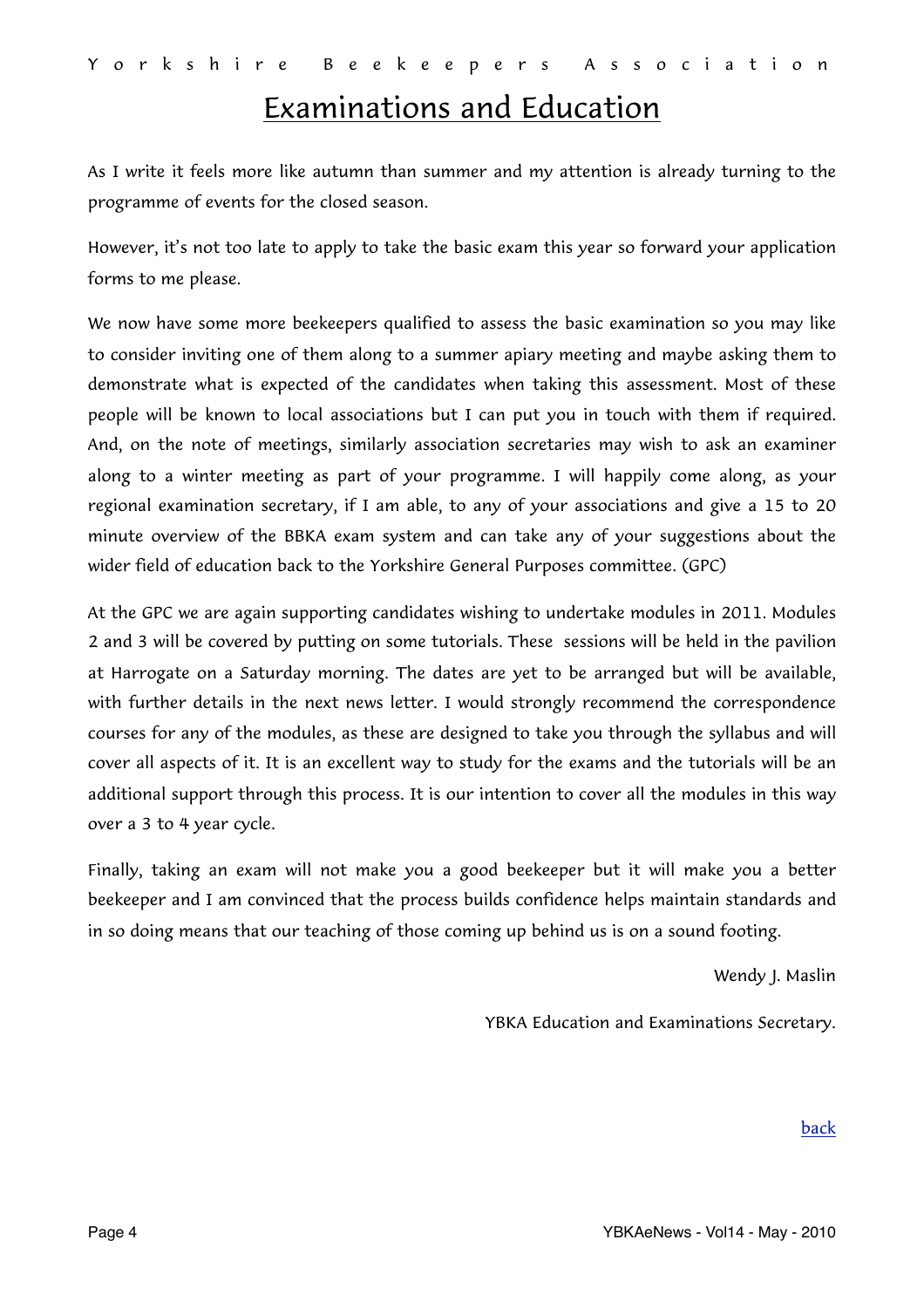### <span id="page-4-0"></span>Queen Rearing Weekend

This excellent weekend was very well attended by members of several district associations, many of whom had some experience of queen rearing but including some recent beekeepers new to the idea.

It was a packed practical weekend with tasks spaced out to give a real experience of each aspect of queen rearing by grafting. The need to set up starter colonies with a particular mix of bees was fully explained as were the processes of using mating nucs, mini-nucs and grafting itself. It is interesting to see just how many of us reached for our glasses in order to be able to see larvae young enough to be grafted - I needed a magnifying glass.

Attendees had a good time working together with just a touch of competition between the groups - it was fun to watch experienced beekeepers role-playing actions before





having to perform them in front of their peers. I was impressed that everybody wanted to do things as well as they could even though Clive's 10 week course was being condensed into two days.

Clive himself was a very interesting course leader interspersing detailed beekeeping knowledge with tales from his many years of working with our little friends. His many hints and tips on how to increase your chances of successful grafting were well received and everybody present recognised that we were talking to man who new what he

was talking about because he really had done it .... and done it again and again.





Page 5 YBKAeNews - Vol14 - May - 2010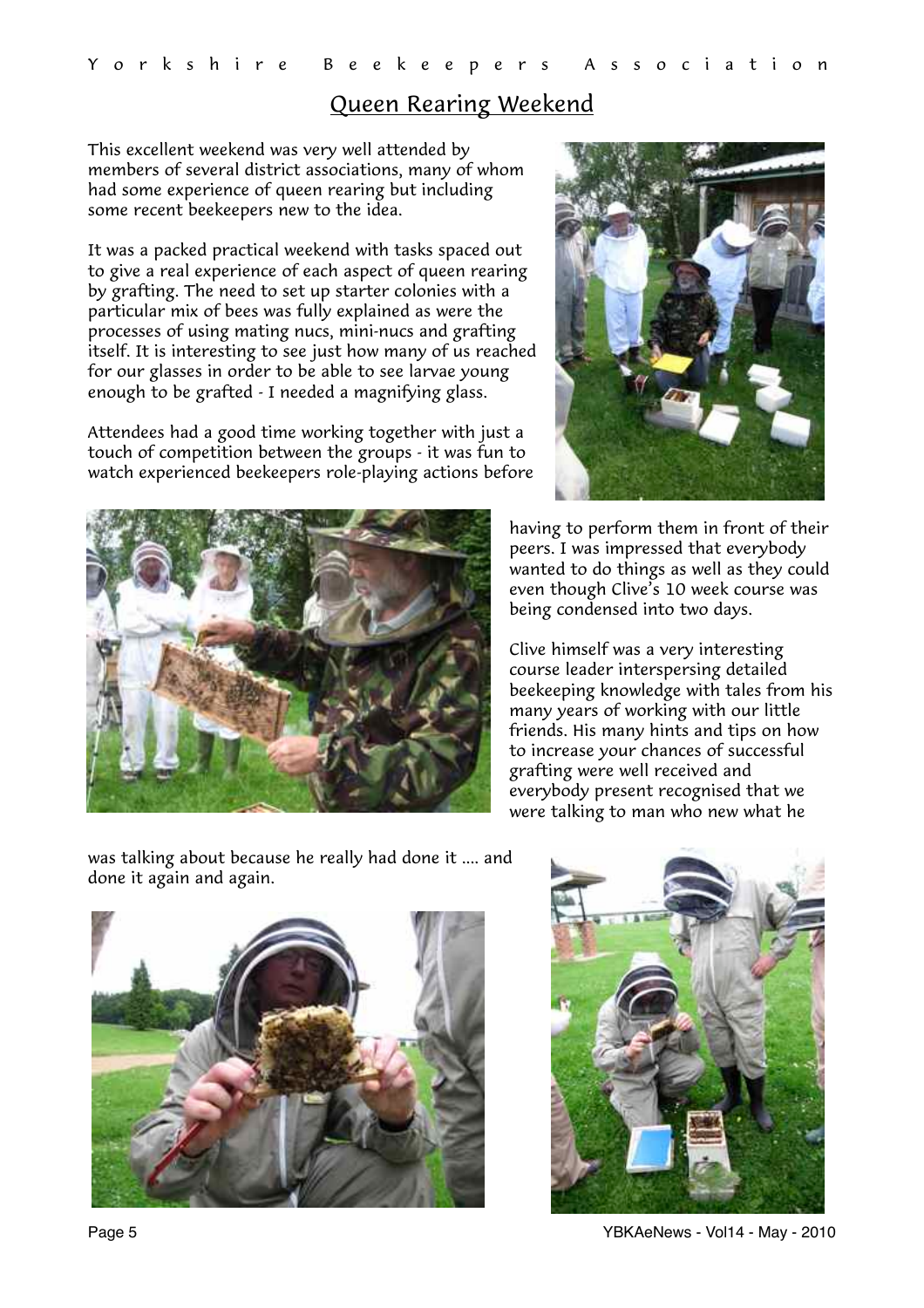

The photographs show a few of the course members carrying our various tasks on the day. At the end of the course the YBKA executive committee stressed their commitment to developing queen rearing in Yorkshire with a view to setting up a chain of breeders using a large gene pool to produce good quality Yorkshire bees - gentle, nonswarming, disease resistant and good producers.

The GPC would be pleased to set up a cooperative bulk purchase scheme for districts that would like to develop their queen rearing expertise. Give your ideas to your area rep.

The GPC would also like to remind members who attended the course they there is an expectation that some sort of cascade activity will happen in each district, ideally with each district running a queen rearing course of its own - warts and all first time round.



Special thanks to John Whitaker who's idea the course was and who did all of the admin. Thanks also to Dave

Shannon and Ivor Flatman who supplied the bees. Tom Robinson and David Allan acted as 'gofer' for the course. John supplied the tea and Wendy supplied the cakes. Thanks to all involved.

An expanded version of this article has been supplied as a separate document. This gives details of the Y.B.K.A. Queen Breeding Project and will hopefully appear in a national beekeeping magazine soon - hence it cannot be printed in our newsletter.

## <span id="page-5-0"></span>The Halifax Trees

The trees, donated by Halifax District, planted outside the pavilion at the Yorkshire Showground are doing well and growing nicely. In the photograph below we see two members of Halifax admiring their contribution to the Y.B.K.A. facilities in Harrogate.



Page 6 YBKAeNews - Vol14 - May - 2010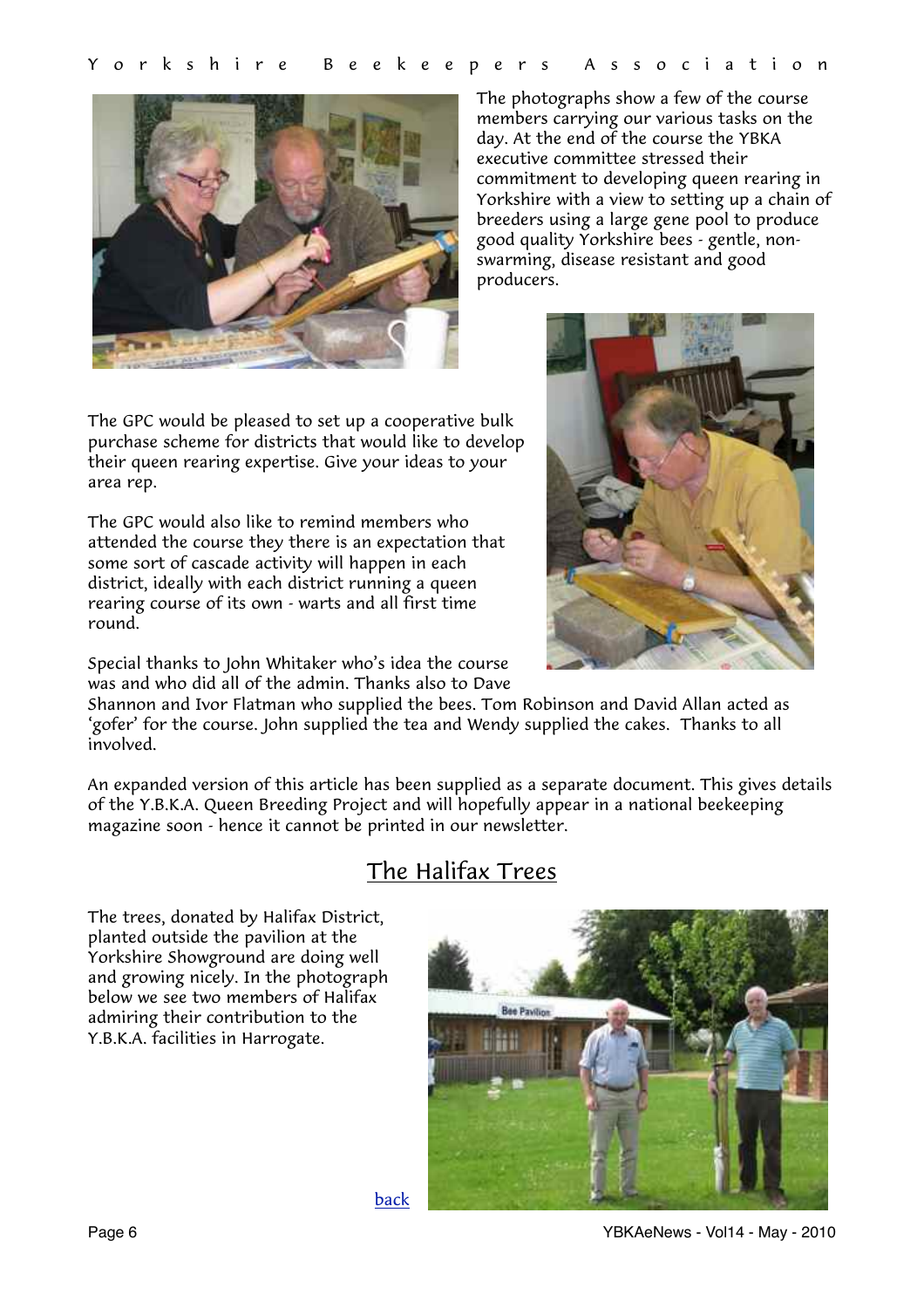#### Y.B.K.A. Executive Committee

#### Chairman / Honey Show

Organisation Dave Shannon 01302-772837 [dave\\_aca@tiscali.co.uk](mailto:dave_aca@tiscali.co.uk?subject=GPC) Vice Chairman / Newsletter Editor Bill Cadmore 01132160482 [bill.cadmore@ntlworld.com](mailto:bill.cadmore@ntlworld.com) Secretary Brian Latham 01132643436 [brian.latham@ntlworld.com](mailto:brian.latham@ntlworld.com) **Treasurer** John Whittaker 01937 834688 [johnmartinwhitaker@hotmail.com](mailto:johnmartinwhitaker@hotmail.com) Equipment Officer Roger Chappel [roger@rchappel.orangehome.co.uk](mailto:roger@rchappel.orangehome.co.uk) 01325315741 Education/Examinations Wendy Maslin 01482 656018 [wendy@maslin.karoo.co.uk](mailto:wendy@maslin.karoo.co.uk) Bee Husbandry Tom Robinson

BBKA Delegate Tony Jefferson 07749731945 [stoneleabees@yahoo.co.uk](mailto:stoneleabees@yahoo.co.uk) Information Officer Roger Chappel [roger@rchappel.orangehome.co.uk](mailto:roger@rchappel.orangehome.co.uk) 01325315741 Environment and spray liaison officer Kate Wallace [kate.wallace41@googlemail.com](mailto:kate.wallace41@googlemail.com) Web Master Eli Shannon [eliboosha@tiscali.co.uk](mailto:eliboosha@tiscali.co.uk) YAS Representative Michael Badger 0113 294 5879 [buzz.buzz@ntlworld.com](mailto:buzz.buzz@ntlworld.com) School Day Organiser Phil Gee 01422886114 07769650059 [pjgphilgee@aol.com](mailto:pjgphilgee@aol.com) NBU Representative Ivor Flatman 01924 252795 07775 119436

#### Yorkshire Area Representitives

| Airedale, Wharfedale, Barkston Ash, Leeds      | <b>Bill Cadm</b> |
|------------------------------------------------|------------------|
|                                                | 011321           |
|                                                | bill.cadn        |
| South Riding, Doncaster, Barnsley, Sheffield   | Dave Sh          |
|                                                | 01302-7          |
|                                                | dave_aca         |
| Halifax, Huddersfield, Wakefield, Pontefract   | Phil Gee         |
|                                                | 0142288          |
|                                                | pigphilge        |
| Beverley, Cottingham, Hornsea                  | Wendy N          |
|                                                | 014826           |
|                                                | wendy@r          |
| Malton, Norton & District, Rydale, Scarborough |                  |
| Northallerton & Thirsk, Easingwold, York       | Tom rol          |
|                                                |                  |

Whitby  $\mathcal{E}_I$  District, Richmond  $\mathcal{E}_I$  District Tony Jefferson

Bill Cadmore 01132160482 [bill.cadmore@ntlworld.com](mailto:bill.cadmore@ntlworld.com) Dave Shannon 01302-772837 [dave\\_aca@tiscali.co.uk](mailto:dave_aca@tiscali.co.uk?subject=GPC) 01422886114 07769650059 [pjgphilgee@aol.com](mailto:pjgphilgee@aol.com) Wendy Maslin 01482 656018 [wendy@maslin.karoo.co.uk](mailto:wendy@maslin.karoo.co.uk)

Tom robinson mautomrobee@btopenworld.com

<span id="page-6-0"></span> 07749731945 [stoneleabees@yahoo.co.uk](mailto:stoneleabees@yahoo.co.uk)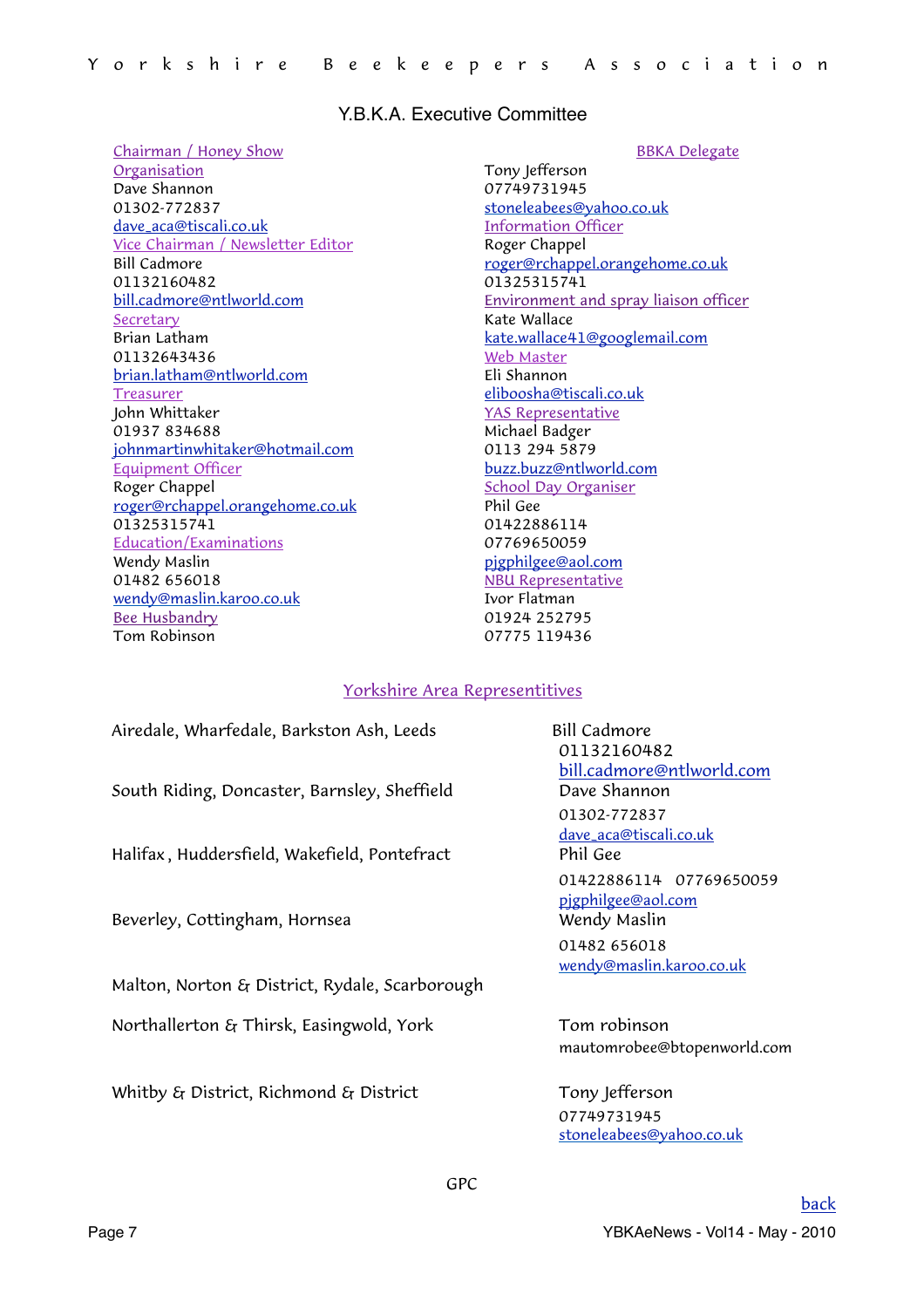## <span id="page-7-0"></span>QUEEN REARING

You should receive two separate files with this newsletter giving information on Queen rearing. These articles, by Tom Robinson and John Dews, are sent separately in order to keep the file size of the newsletter small enough for those members who do not have large file broadband internet connections.

[Bill Cadmore, Editor](mailto:ybkanews@ntlworld.com?subject=eNewsletter)

[back](#page-0-1)

## Course in a Case BBKA New Beekeepers Course Package

This new package from B.B.K.A. is a real advance on the materials that were available to associations wanting to teach a course for new beekeepers; While almost all of the materials are available as individual items the idea to bring them together in a single package is a good one.

What is new are the notes about 'how to teach' and 'teaching techniques' which should help us move away from the dry and dusty lecture process as well as avoiding the 'death by powerpoint syndrome'. The pack containers an Individual Learning Plan for each participant, information leaflets, NBU leaflets and a learning record card. Experienced teachers will easily work with these and less experience members should find that they are a real help in motivating novices and keeping the learning alive and interesting.

Included in the case are two very good DVD's, a photographic frame, a made frame and an unmade frame together with the Healthy Hive book of photographs. The Tutors Notes are extensive, though sadly confined to a printed manual rather than being available on disc.

There are powerpoint shows for each session but these do not dominate the sessions. Some practical activities are suggested but the package still does not go far enough (in my opinion) to encourage participants in 'active learning activities' - I would like to see some small group work and problem solving activities suggested to enliven sessions - problem based learning is very effective with adults.

Having said that I still think this is a good package and all districts should consider buying it and using it. It will help establish a base standard for what we teach and how we teach it.

One sour note - why is it that Yorkshire, with our very large membership and 23 districts, gets only 1 free copy ? It seems that the size of a county does not matter - each county gets one copy - despite the fact that Yorkshire puts a huge amount of money into BBKA each year - 12 times more than some counties. Come on BBKA - lets have a few more copies, many of our districts are bigger than a lot of counties and pay far more into the national association.

The Course in a Case will be available from Wendy Maslin [\(wendy@maslin.karoo.co.uk\)](mailto:wendy@maslin.karoo.co.uk) as soon as I manage to pass it onto her. Wendy also has the application forms for districts who wish to buy CIC - £50 if you buy before October.

Bill Cadmore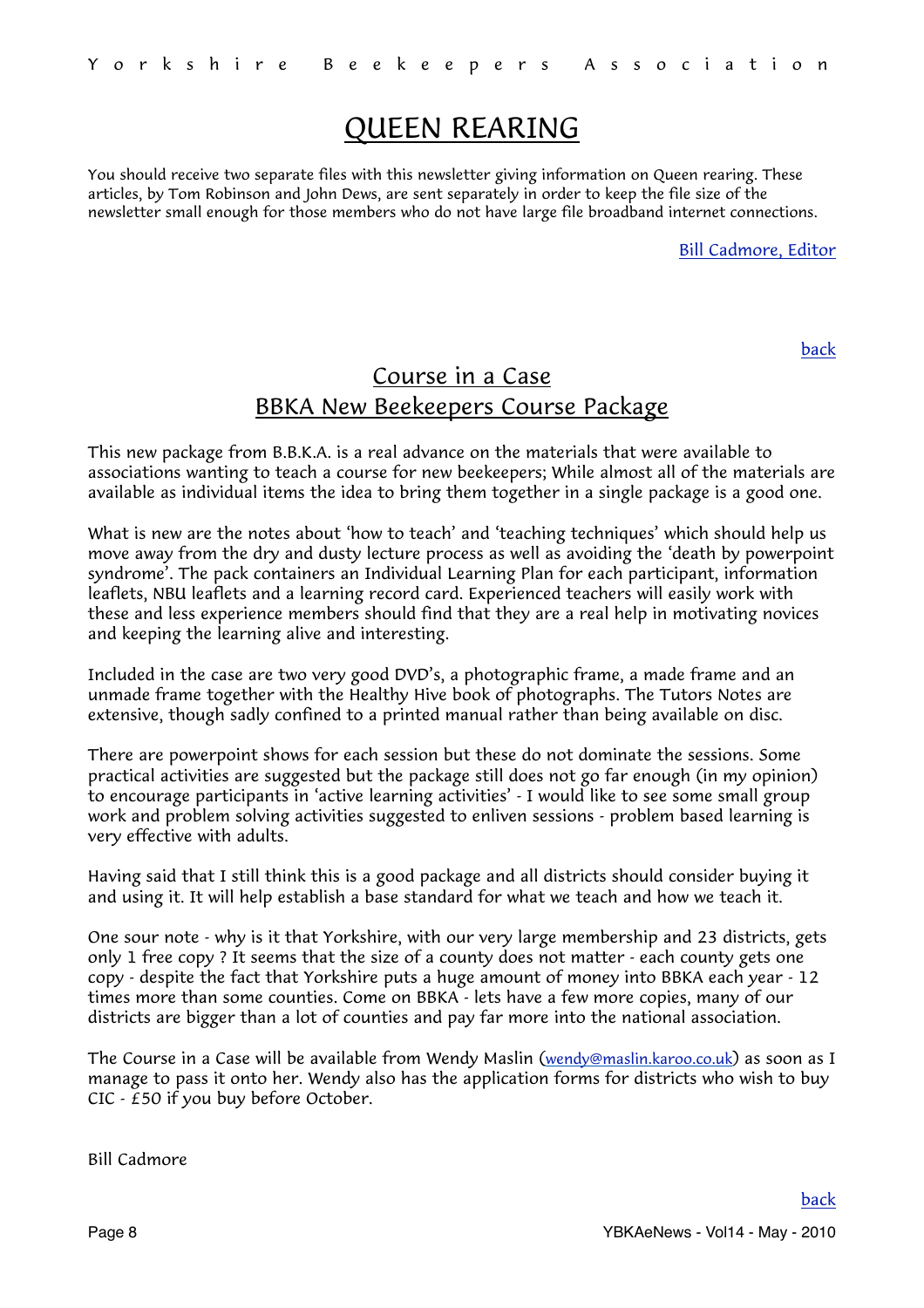<span id="page-8-0"></span>Calendar

## YORKSHIRE BEEKEEPERS ASSOCIATION

## **EVENTS CALENDAR 2009/10**

| <b>EVENT</b>                         | <b>VENUE</b>                             | <b>DATE</b>          |
|--------------------------------------|------------------------------------------|----------------------|
| <b>BBKA Module tutorial</b>          | Normanby Pavilion GYS                    | 19 December 2009     |
| <b>BBKA Module tutorial</b>          | Normanby Pavilion GYS                    | 9 January 2010       |
| <b>BBKA Annual Delegates Meeting</b> | Stoneleigh Warks                         | 16 January 2010      |
| YBKA GPC meeting                     | Normanby Pavilion GYS                    | 5 February 2010      |
| <b>BBKA Module tutorial</b>          | Normanby Pavilion GYS                    | 20 February 2010     |
| <b>YBKA Spring Conference</b>        | Normanby Pavilion GYS                    | 6 March 2010         |
| <b>BBKA Module Examinations</b>      | Normanby Pavilion GYS                    | 20 March 2010        |
| YBKA Honey Judges workshop           | Normanby Pavilion GYS                    | 27 March 2010        |
| <b>BBKA Stoneleigh Conference</b>    | Stoneleigh Warks                         | 16,17,18 April 2010  |
| <b>YBKA Bishop Burton Conference</b> | <b>Bishop Burton College</b><br>Beverley | 24 April 2010        |
| YBKA GPC meeting                     | Normanby Pavilion GYS                    | 7 May 2010           |
| <b>YBKA Queen Rearing course</b>     | Normanby Pavilion GYS                    | 12 & 13 June 2010    |
| <b>YAS Countryside Days</b>          | <b>Great Yorkshire</b><br>Showground     | 15 & 16 June 2010    |
| YBKA GPC meeting                     | Normanby Pavilion GYS                    | 18 June 2010         |
| <b>Great Yorkshire Show</b>          | Normanby Pavilion GYS                    | 13, 14, 15 July      |
| YBKA GPC meeting                     | Normanby Pavilion GYS                    | 24 September 2010    |
| YAS Countryside Live                 | <b>Great Yorkshire</b><br>Showground     | 23 & 24 October 2010 |
| YBKA GPC meeting                     | Normanby Pavilion GYS                    | 3 December 2010      |
| YBKA AGM                             | Normanby Pavilion GYS                    | 4 December 2010      |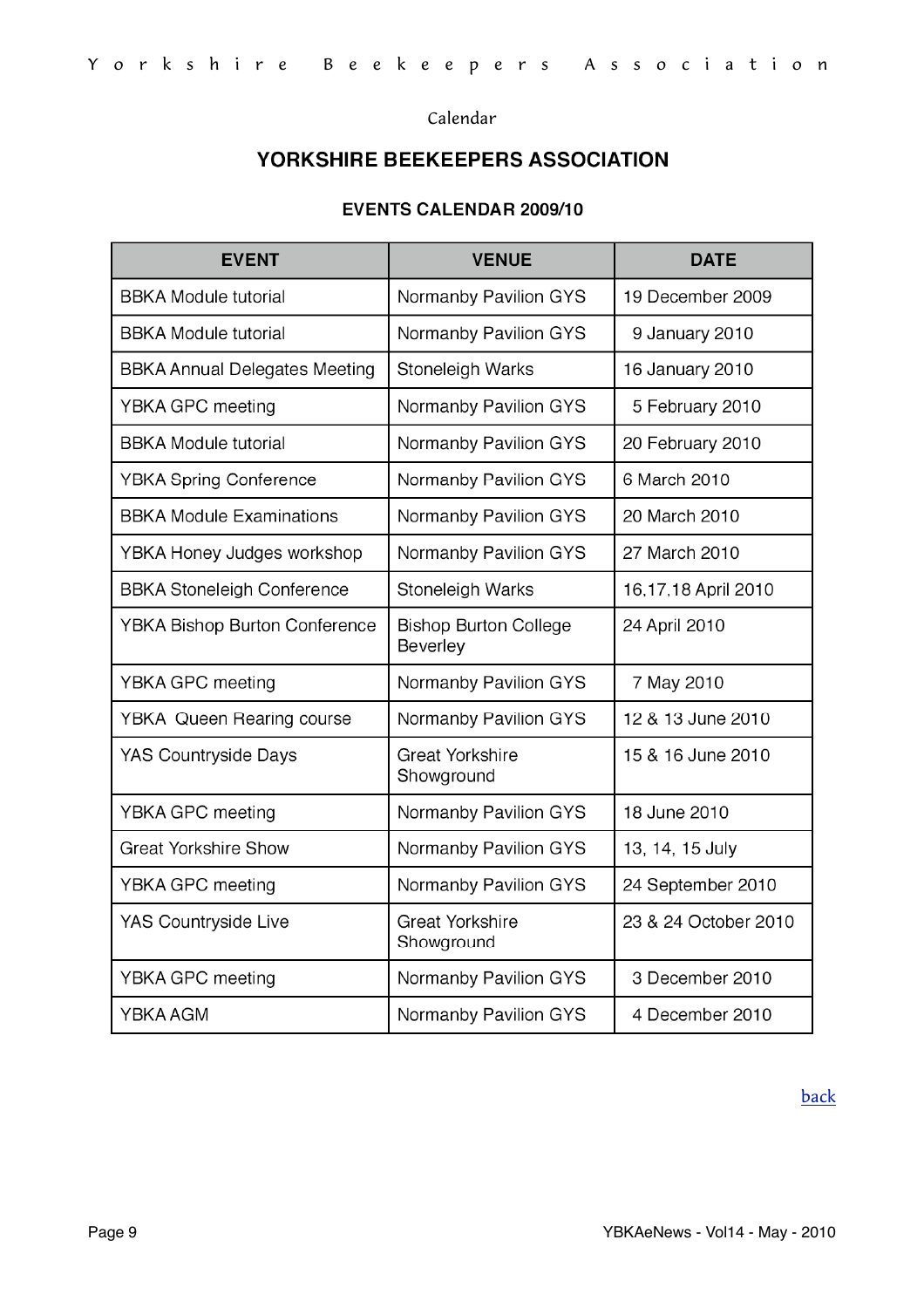## <span id="page-9-0"></span>Bees on Willow





Photographs by Chris Wright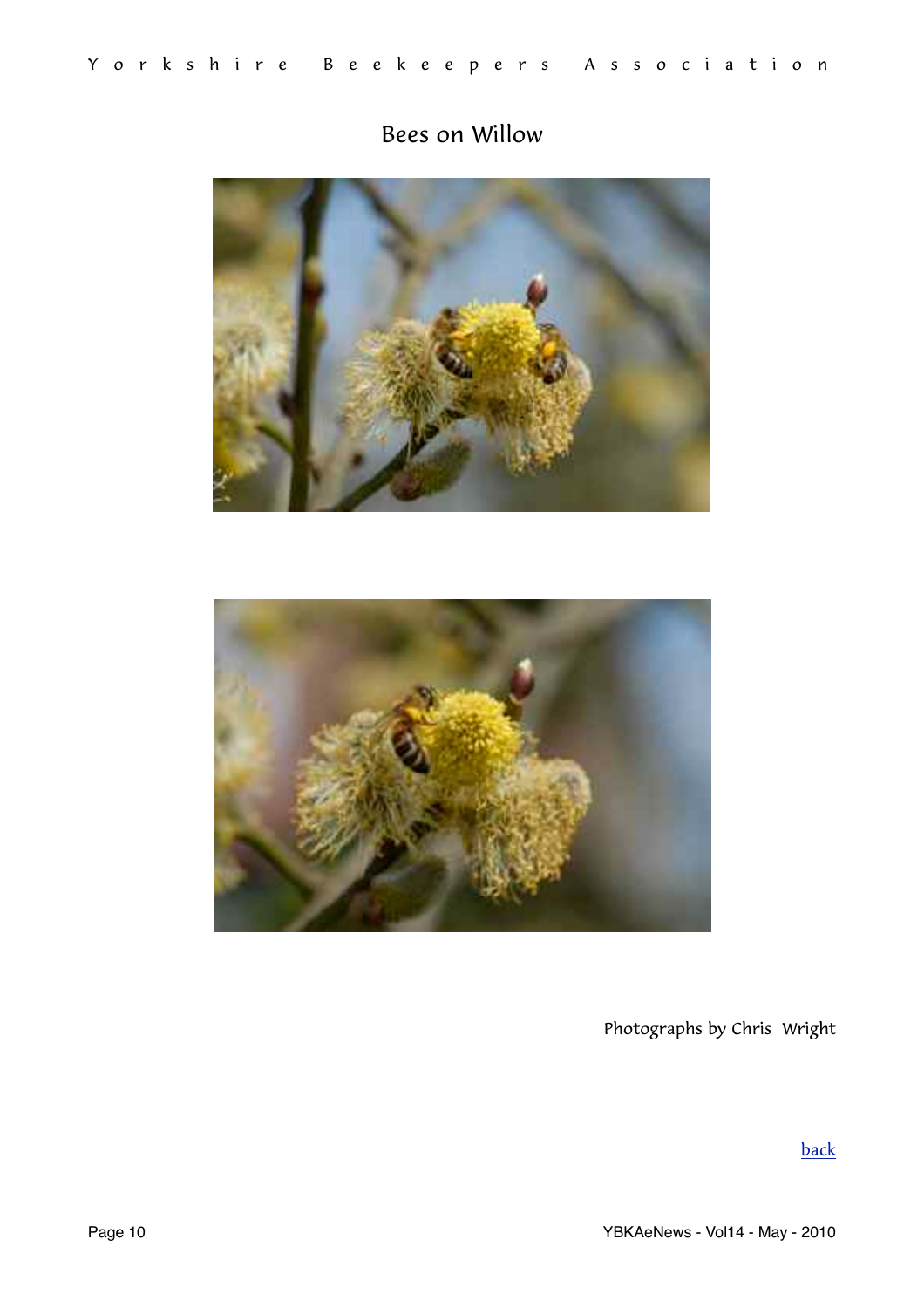### <span id="page-10-0"></span>Bee Gloves ?

Y.B.K.A. is keen to encourage all beekeepers to take precautions to prevent the spread of disease from apiary to apiary and also to encourage members to keep gentle bees. A step towards this is to encourage the use of disposable gloves, however these can be very thin, short and not very confidence inspiring. This prompted the search for longer, thicker gloves.

These gloves were found on the web after searching for long cuff nitrile disposable gloves and the desire to set a disposable glove standard for a teaching apiary.

They are about 12" long (rather than the standard 9") which means that the gap between wrist and sleeve can to all intents and purposes be made beeproof.

Many people find that the usual cheaper niltrile are too thin, as are latex, and often disintegrate when puling them on - especially in hot weather and do not instill confidence. Marigolds are better but can be too thick and are expensive. The thicker disposable gloves make for more confidence for beginners and more careful bee handling than thicker gauntlets.

The ultrasafe(6mil) are 1.5 x the thickness of the ultragrip which themselves are quite reasonable thickness. Also can get 4mil thick in pink! descriptions and details are on the [www.hygienedepot.co.uk](http://www.hygienedepot.co.uk/) website under *gloves*

Blue -- ultragrip long cuff nitrile powder free Violet -- ultrasafe long cuff nitrile powder free In very 'rough' figures prices are in the range....... Violet (thicker)  $1 \times 50$  / box  $\omega$  £5.74 @ £4.86/ box bought as 10 boxes ( 20p / 2 hand use) Blue (thinner) are  $1 \times 100$  / box  $\odot$  £6.49 / box bought as 3 boxes @ £6.20 / box bought as 10 boxes (12.5p / 2 hand use)

Thinner shorter cuff nitrile gloves are about 8.7p per 2 handed use. see website for varieties.

Contact our equipment officer if you would like YBKA to look at bulk purchase of these items.